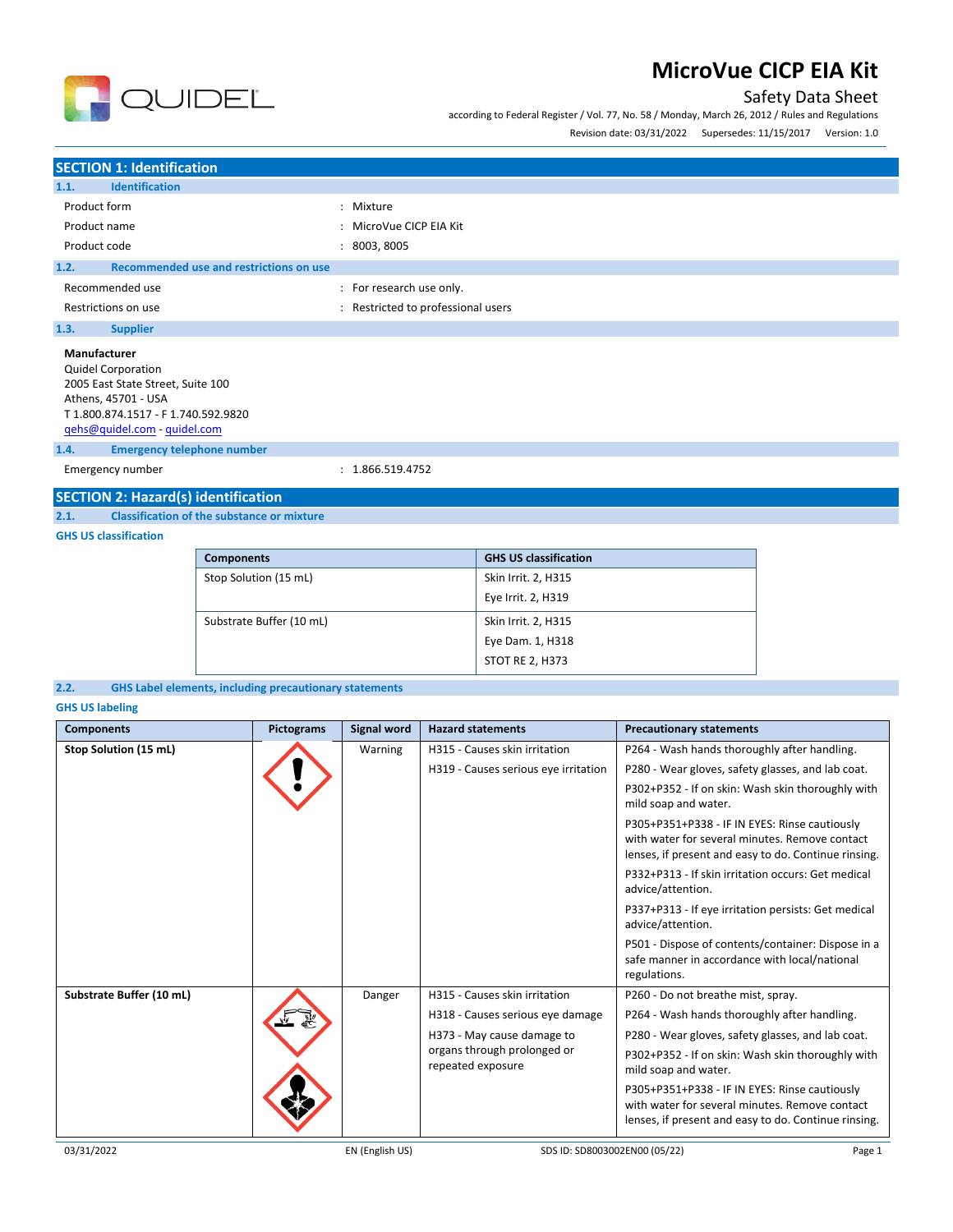

### Safety Data Sheet

according to Federal Register / Vol. 77, No. 58 / Monday, March 26, 2012 / Rules and Regulations Revision date: 03/31/2022 Supersedes: 11/15/2017 Version: 1.0

|  |  | P332+P313 - If skin irritation occurs: Get medical<br>advice/attention.<br>P501 - Dispose of contents/container: Dispose in a<br>safe manner in accordance with local/national<br>regulations. |
|--|--|------------------------------------------------------------------------------------------------------------------------------------------------------------------------------------------------|
|  |  |                                                                                                                                                                                                |

| <b>SECTION 3: Composition/Information on ingredients</b> |                      |                |           |                                                                                                |
|----------------------------------------------------------|----------------------|----------------|-----------|------------------------------------------------------------------------------------------------|
| <b>Name</b>                                              | <b>Chemical name</b> | CAS#           | %         | <b>GHS US classification</b>                                                                   |
| Stop Solution (15 mL)                                    | sodium hydroxide     | 1310-73-2      | $1 - 5$   | Met. Corr. 1, H290<br>Skin Corr. 1A, H314<br>Eye Dam. 1, H318<br>Aquatic Acute 3, H402         |
| Substrate Buffer (10 mL)                                 | diethanolamine       | $111 - 42 - 2$ | $10 - 15$ | Acute Tox. 4 (Oral), H302<br>Skin Irrit. 2, H315<br>Eye Dam. 1, H318<br><b>STOT RE 2, H373</b> |

Full text of hazard classes and H-statements : see section 16

| <b>SECTION 4: First-aid measures</b>                                 |                                                                                                                                                       |
|----------------------------------------------------------------------|-------------------------------------------------------------------------------------------------------------------------------------------------------|
| <b>Description of first aid measures</b><br>4.1.                     |                                                                                                                                                       |
| First-aid measures general                                           | : Get medical advice/attention if you feel unwell.                                                                                                    |
| First-aid measures after inhalation                                  | Remove person to fresh air and keep comfortable for breathing.                                                                                        |
| First-aid measures after skin contact                                | Wash skin with plenty of water. If skin irritation occurs: Get medical advice/attention.                                                              |
| First-aid measures after eye contact                                 | Rinse cautiously with water for several minutes. Remove contact lenses, if present and easy to do.<br>Continue rinsing. Call a physician immediately. |
| First-aid measures after ingestion                                   | : Call a poison center or a doctor if you feel unwell.                                                                                                |
| 4.2.<br>Most important symptoms and effects (acute and delayed)      |                                                                                                                                                       |
| Symptoms/effects after skin contact                                  | Irritation.                                                                                                                                           |
| Symptoms/effects after eye contact                                   | Serious damage to eyes.                                                                                                                               |
| Immediate medical attention and special treatment, :<br>if necessary | Treat symptomatically.                                                                                                                                |

|        | <b>SECTION 5: Fire-fighting measures</b>                            |                                                                                                                                                              |
|--------|---------------------------------------------------------------------|--------------------------------------------------------------------------------------------------------------------------------------------------------------|
| 5.1.   | Suitable (and unsuitable) extinguishing media                       |                                                                                                                                                              |
|        | Suitable extinguishing media                                        | : Water spray. Dry powder. Foam. Carbon dioxide.                                                                                                             |
| 5.2.   | Specific hazards arising from the chemical                          |                                                                                                                                                              |
|        | No additional information available                                 |                                                                                                                                                              |
| 5.3.   | Special protective equipment and precautions for fire-fighters      |                                                                                                                                                              |
|        | Protection during firefighting                                      | : Do not attempt to take action without suitable protective equipment. Self-contained breathing<br>apparatus. Complete protective clothing.                  |
|        | <b>SECTION 6: Accidental release measures</b>                       |                                                                                                                                                              |
| 6.1.   | Personal precautions, protective equipment and emergency procedures |                                                                                                                                                              |
| 6.1.1. | For non-emergency personnel                                         |                                                                                                                                                              |
|        | <b>Emergency procedures</b>                                         | : Ventilate spillage area. Do not breathe mist, spray. Avoid contact with skin and eyes.                                                                     |
| 6.1.2. | For emergency responders                                            |                                                                                                                                                              |
|        | Protective equipment                                                | Do not attempt to take action without suitable protective equipment. For further information refer to<br>section 8: "Exposure controls/personal protection". |
| 6.2.   | <b>Environmental precautions</b>                                    |                                                                                                                                                              |
|        | <b>Environmental precautions</b>                                    | : Avoid release to the environment.                                                                                                                          |
| 6.3.   | Methods and material for containment and cleaning up                |                                                                                                                                                              |
|        | Methods for cleaning up                                             | : Take up liquid spill into absorbent material.                                                                                                              |
|        | Other information                                                   | Dispose of materials or solid residues at an authorized site.                                                                                                |
|        | Reference to other sections                                         | For further information refer to section 13.                                                                                                                 |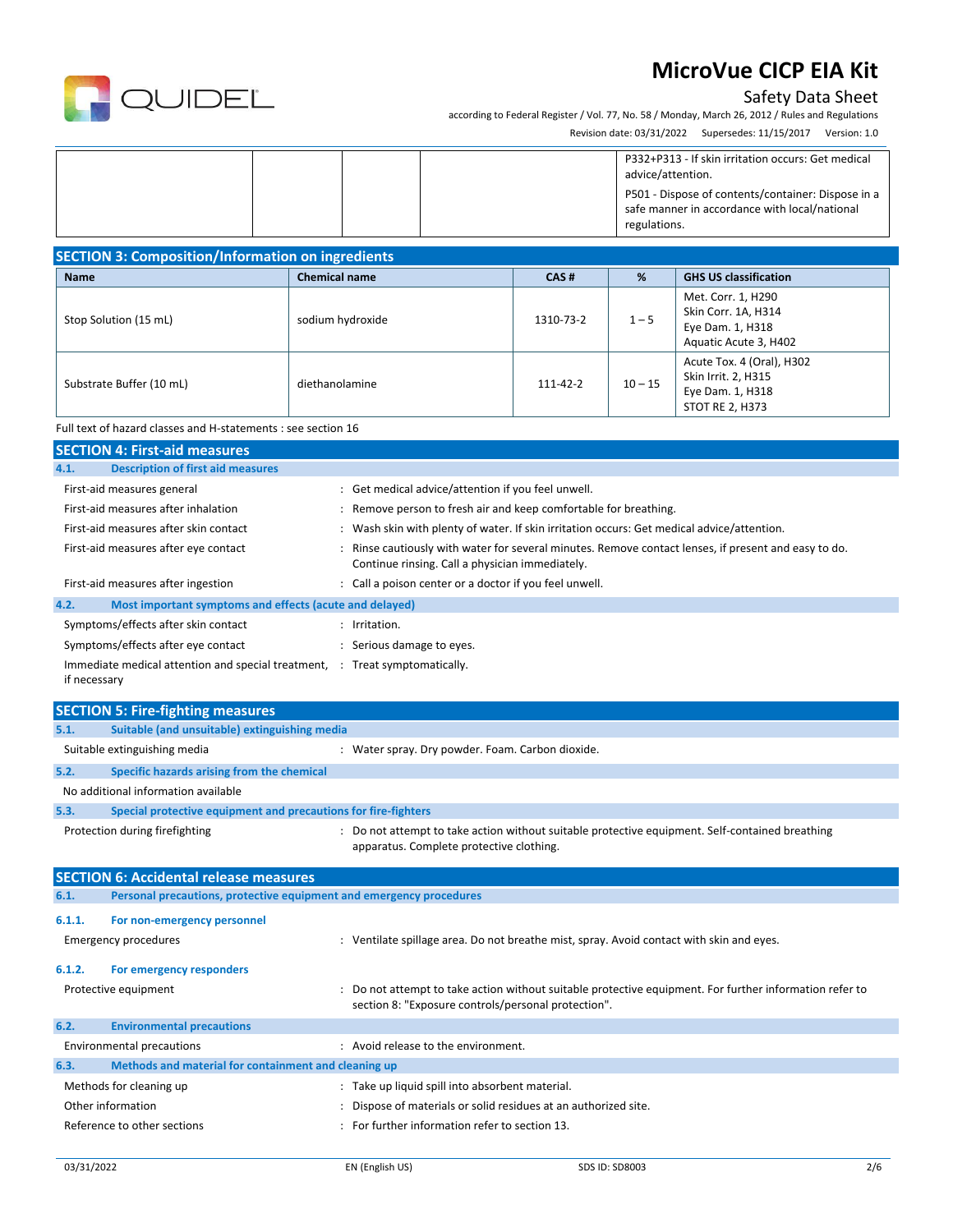#### Safety Data Sheet

according to Federal Register / Vol. 77, No. 58 / Monday, March 26, 2012 / Rules and Regulations

Revision date: 03/31/2022 Supersedes: 11/15/2017 Version: 1.0



|      | <b>SECTION 7: Handling and storage</b>                       |                                                                                                                                                   |
|------|--------------------------------------------------------------|---------------------------------------------------------------------------------------------------------------------------------------------------|
| 7.1. | <b>Precautions for safe handling</b>                         |                                                                                                                                                   |
|      | Precautions for safe handling                                | Ensure good ventilation of the work station. Wear personal protective equipment. Do not breathe mist,<br>spray. Avoid contact with skin and eyes. |
|      | Hygiene measures                                             | Do not eat, drink or smoke when using this product. Always wash hands after handling the product.                                                 |
| 7.2. | Conditions for safe storage, including any incompatibilities |                                                                                                                                                   |

Storage conditions **Storage conditions** : Store in a well-ventilated place. Keep cool.

#### **SECTION 8: Exposure controls/personal protection**

**8.1. Control parameters**

| sodium hydroxide (1310-73-2)                                                 |                                |                                 |  |  |
|------------------------------------------------------------------------------|--------------------------------|---------------------------------|--|--|
| <b>ACGIH</b>                                                                 | ACGIH OEL C                    | $2 \text{ mg/m}^3$              |  |  |
| <b>OSHA</b>                                                                  | OSHA PEL TWA [1]               | $2 \text{ mg/m}^3$              |  |  |
| <b>OSHA</b>                                                                  | Regulatory reference (US-OSHA) | <b>OSHA Annotated Table Z-1</b> |  |  |
| diethanolamine (111-42-2)                                                    |                                |                                 |  |  |
| 1 mg/m <sup>3</sup> (Inhalable fraction and vapor)<br>ACGIH<br>ACGIH OEL TWA |                                |                                 |  |  |
| <b>Appropriate engineering controls</b><br>8.2.                              |                                |                                 |  |  |

Appropriate engineering controls **interpretent controls** : Ensure good ventilation of the work station.

Environmental exposure controls entitled by the environment.

#### **8.3. Individual protection measures/Personal protective equipment**

**Materials for protective clothing:**

Lab coat

**Hand protection:** 

Protective gloves

**Eye protection:**

Safety glasses

**Skin and body protection:**

Wear suitable protective clothing

#### **Respiratory protection:**

In case of insufficient ventilation, wear suitable respiratory equipment

#### **Personal protective equipment symbol(s):**



#### **Other information:**

Do not eat, drink or smoke when using this product.

| <b>SECTION 9: Physical and chemical properties</b>            |                            |                       |     |  |
|---------------------------------------------------------------|----------------------------|-----------------------|-----|--|
| Information on basic physical and chemical properties<br>9.1. |                            |                       |     |  |
| Physical state                                                | : Liquid                   |                       |     |  |
| Color                                                         | : No data available        |                       |     |  |
| Odor                                                          | : No data available        |                       |     |  |
| Odor threshold                                                | : No data available        |                       |     |  |
| pH                                                            | : Stop Solution, $pH < 13$ |                       |     |  |
| 03/31/2022                                                    | EN (English US)            | <b>SDS ID: SD8003</b> | 3/6 |  |
|                                                               |                            |                       |     |  |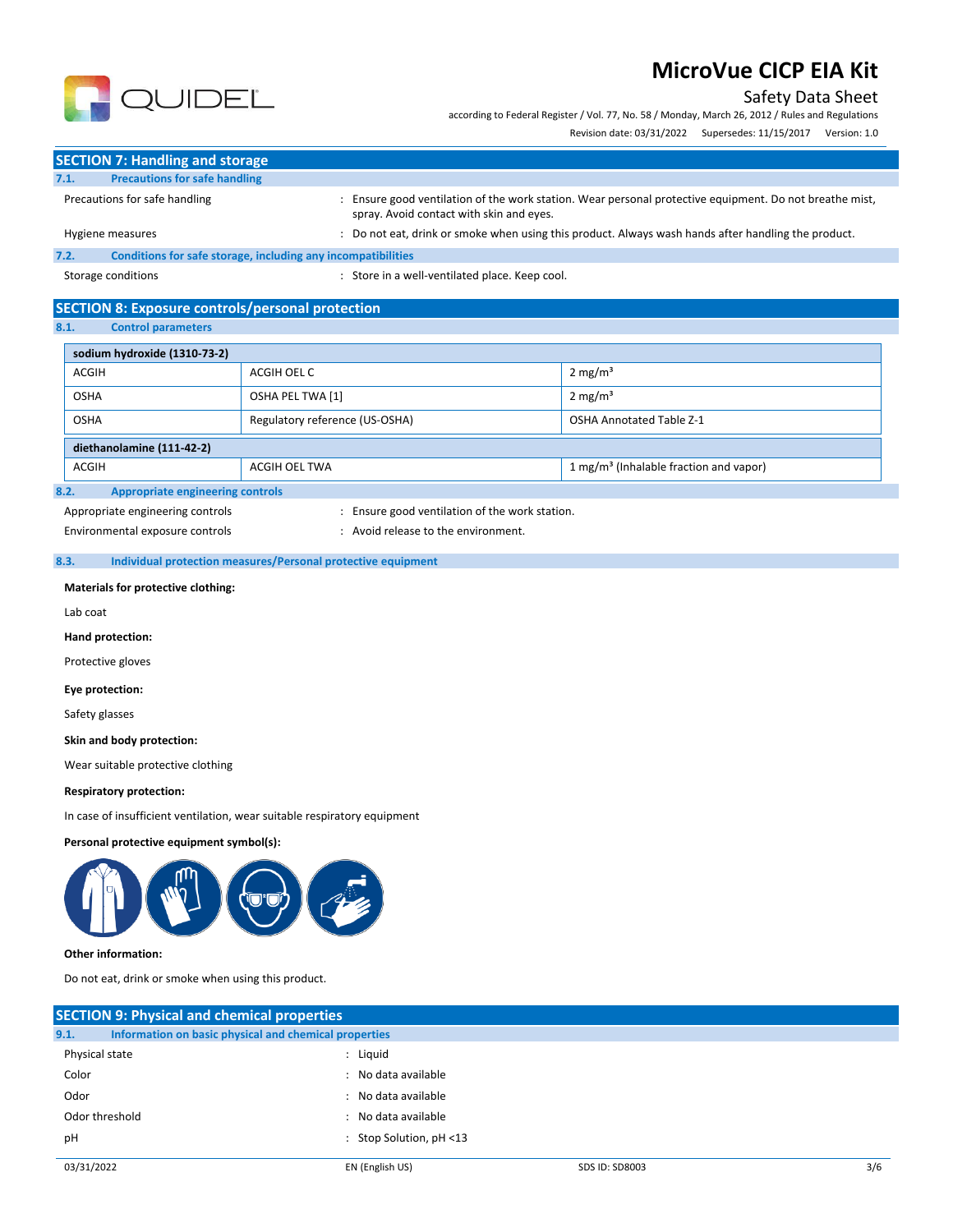# QUIDEL

## **MicroVue CICP EIA Kit**

#### Safety Data Sheet

according to Federal Register / Vol. 77, No. 58 / Monday, March 26, 2012 / Rules and Regulations Revision date: 03/31/2022 Supersedes: 11/15/2017 Version: 1.0

| Melting point                                   | Not applicable<br>$\ddot{\phantom{a}}$    |
|-------------------------------------------------|-------------------------------------------|
| Freezing point                                  | No data available<br>$\ddot{\cdot}$       |
| <b>Boiling point</b>                            | No data available<br>$\ddot{\phantom{a}}$ |
| Flash point                                     | No data available<br>$\ddot{\phantom{a}}$ |
| Relative evaporation rate (butyl acetate=1)     | No data available<br>٠                    |
| Flammability (solid, gas)                       | Not applicable.                           |
| Vapor pressure                                  | No data available                         |
| Relative vapor density at 20 °C                 | No data available                         |
| Relative density                                | No data available                         |
| Solubility                                      | No data available                         |
| Partition coefficient n-octanol/water (Log Pow) | No data available                         |
| Auto-ignition temperature                       | No data available                         |
| Decomposition temperature                       | No data available                         |
| No data availableViscosity, kinematic           | No data available                         |
| Viscosity, dynamic                              | No data available<br>$\ddot{\phantom{a}}$ |
| <b>Explosion limits</b>                         | No data available<br>$\ddot{\phantom{a}}$ |
| <b>Explosive properties</b>                     | No data available                         |
| Oxidizing properties                            | No data available                         |
| <b>Other information</b><br>9.2.                |                                           |

No additional information available

| <b>SECTION 10: Stability and reactivity</b>                                        |                                                                                                      |  |  |  |
|------------------------------------------------------------------------------------|------------------------------------------------------------------------------------------------------|--|--|--|
| <b>Reactivity</b><br>10.1.                                                         |                                                                                                      |  |  |  |
| The product is non-reactive under normal conditions of use, storage and transport. |                                                                                                      |  |  |  |
| 10.2.<br><b>Chemical stability</b>                                                 |                                                                                                      |  |  |  |
| Stable under normal conditions.                                                    |                                                                                                      |  |  |  |
| <b>Possibility of hazardous reactions</b><br>10.3.                                 |                                                                                                      |  |  |  |
| No dangerous reactions known under normal conditions of use.                       |                                                                                                      |  |  |  |
| <b>Conditions to avoid</b><br>10.4.                                                |                                                                                                      |  |  |  |
| None under recommended storage and handling conditions (see section 7).            |                                                                                                      |  |  |  |
| <b>Incompatible materials</b><br>10.5.                                             |                                                                                                      |  |  |  |
| No additional information available                                                |                                                                                                      |  |  |  |
| <b>Hazardous decomposition products</b><br>10.6.                                   |                                                                                                      |  |  |  |
|                                                                                    | Under normal conditions of storage and use, hazardous decomposition products should not be produced. |  |  |  |
| <b>SECTION 11: Toxicological information</b>                                       |                                                                                                      |  |  |  |
| Acute toxicity (oral)                                                              | Not classified                                                                                       |  |  |  |
| Acute toxicity (dermal)                                                            | Not classified                                                                                       |  |  |  |
| Acute toxicity (inhalation)                                                        | Not classified                                                                                       |  |  |  |
| diethanolamine (111-42-2)                                                          |                                                                                                      |  |  |  |
| LD50 oral rat                                                                      | 620 mg/kg (Rat)                                                                                      |  |  |  |
| LD50 dermal rabbit                                                                 | 7640 mg/kg (Rabbit)                                                                                  |  |  |  |
| ATE US (oral)                                                                      | 620 mg/kg body weight                                                                                |  |  |  |
| ATE US (dermal)                                                                    | 7640 mg/kg body weight                                                                               |  |  |  |
| Skin corrosion/irritation                                                          | Causes skin irritation.                                                                              |  |  |  |
| Serious eye damage/irritation                                                      | Causes serious eye damage.                                                                           |  |  |  |
| Respiratory or skin sensitization                                                  | Not classified                                                                                       |  |  |  |

Germ cell mutagenicity **Second Contract Contract Contract Contract Contract Contract Contract Contract Contract Contract Contract Contract Contract Contract Contract Contract Contract Contract Contract Contract Contract Co** Carcinogenicity **Example 2018** 2019 2019 2021 2022 2023 Reproductive toxicity **in the case of the CR is a control of the CR** in Not classified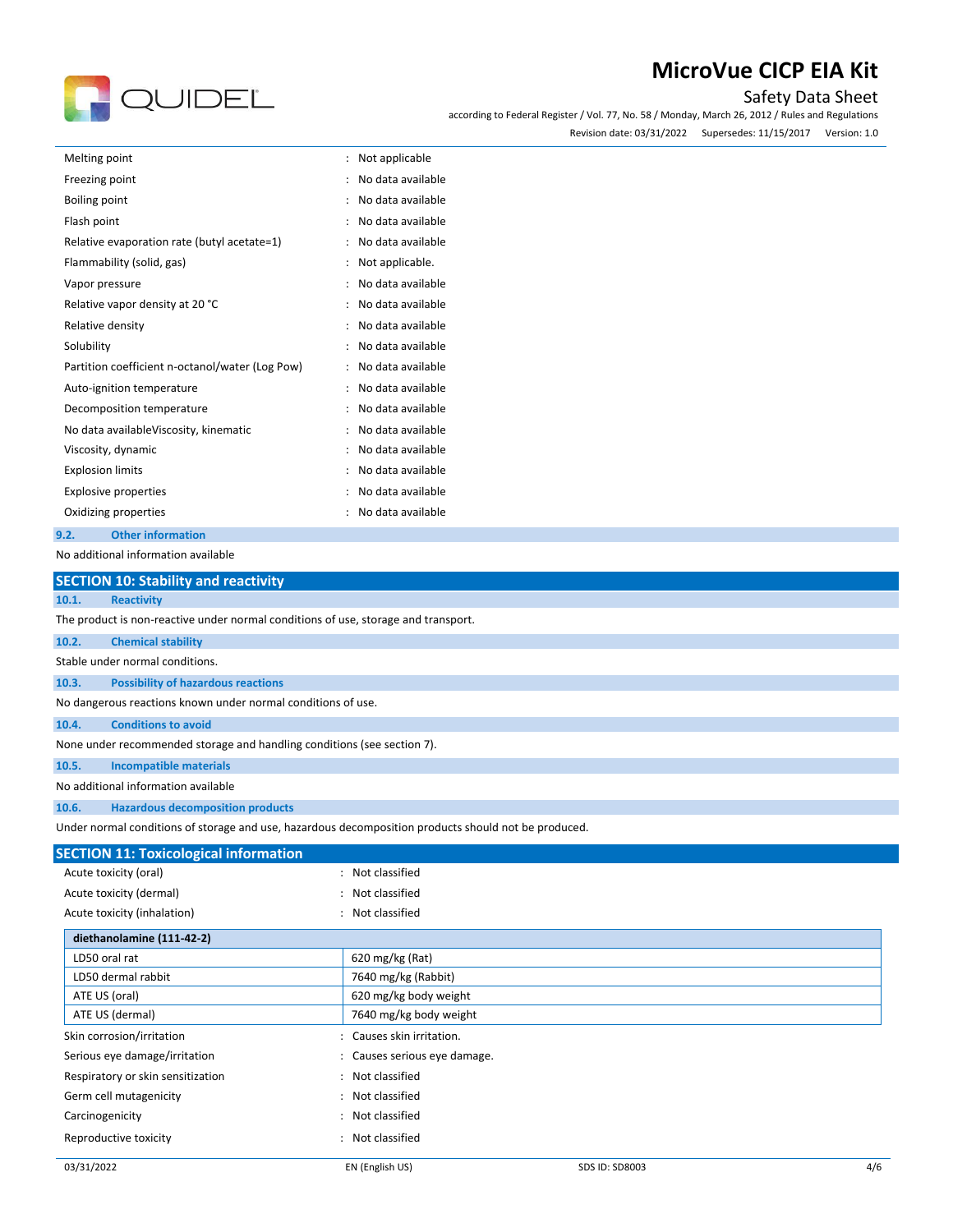

Safety Data Sheet

according to Federal Register / Vol. 77, No. 58 / Monday, March 26, 2012 / Rules and Regulations

Revision date: 03/31/2022 Supersedes: 11/15/2017 Version: 1.0

| STOT-single exposure                | Not classified                                                     |
|-------------------------------------|--------------------------------------------------------------------|
| STOT-repeated exposure              | May cause damage to organs through prolonged or repeated exposure. |
| diethanolamine (111-42-2)           |                                                                    |
| STOT-repeated exposure              | May cause damage to organs through prolonged or repeated exposure. |
| Aspiration hazard                   | Not classified                                                     |
| Viscosity, kinematic                | No data available                                                  |
| Symptoms/effects after skin contact | Irritation.                                                        |
| Symptoms/effects after eye contact  | Serious damage to eyes.                                            |

| <b>SECTION 12: Ecological information</b> |                                                                                                           |
|-------------------------------------------|-----------------------------------------------------------------------------------------------------------|
| 12.1.<br><b>Toxicity</b>                  |                                                                                                           |
| Ecology - general                         | : The product is not considered harmful to aquatic organisms or to cause long-term adverse effects in the |

environment.

| sodium hydroxide (1310-73-2) |                                                                                          |
|------------------------------|------------------------------------------------------------------------------------------|
| LC50 - Fish [1]              | 45.4 mg/l (Other, 96 h, Salmo gairdneri, Static system, Fresh water, Experimental value) |
| EC50 - Crustacea [1]         | 40.4 mg/l (Other, 48 h, Ceriodaphnia sp., Experimental value)                            |
|                              |                                                                                          |
| diethanolamine (111-42-2)    |                                                                                          |
| LC50 - Fish [1]              | 1664 mg/l (96 h, Pimephales promelas, Static system)                                     |
| EC50 - Crustacea [1]         | 55 mg/l (48 h, Daphnia magna)                                                            |

#### **12.2. Persistence and degradability**

| sodium hydroxide (1310-73-2)              |                                                            |
|-------------------------------------------|------------------------------------------------------------|
| Persistence and degradability             | Biodegradability: not applicable.                          |
| Biochemical oxygen demand (BOD)           | Not applicable (inorganic)                                 |
| Chemical oxygen demand (COD)              | Not applicable (inorganic)                                 |
| ThOD                                      | Not applicable (inorganic)                                 |
| diethanolamine (111-42-2)                 |                                                            |
| Persistence and degradability             | Biodegradable in the soil. Readily biodegradable in water. |
| Biochemical oxygen demand (BOD)           | 0.22 g $O_2/g$ substance                                   |
| Chemical oxygen demand (COD)              | 1.52 g $O_2$ /g substance                                  |
| ThOD                                      | 2.13 g $O2/g$ substance                                    |
| BOD (% of ThOD)                           | 0.1                                                        |
| <b>Bioaccumulative potential</b><br>12.3. |                                                            |

| sodium hydroxide (1310-73-2)                    |                                                        |  |
|-------------------------------------------------|--------------------------------------------------------|--|
| Bioaccumulative potential                       | Not bioaccumulative.                                   |  |
| diethanolamine (111-42-2)                       |                                                        |  |
| Partition coefficient n-octanol/water (Log Pow) | $-2.18 - -1.43$ (Experimental value)                   |  |
| Bioaccumulative potential                       | Not bioaccumulative.                                   |  |
| <b>Mobility in soil</b><br>12.4.                |                                                        |  |
| sodium hydroxide (1310-73-2)                    |                                                        |  |
| Ecology - soil                                  | No (test) data on mobility of the substance available. |  |

#### **12.5. Other adverse effects**

No additional information available

| <b>SECTION 13: Disposal considerations</b> |                                                                                             |
|--------------------------------------------|---------------------------------------------------------------------------------------------|
| <b>Disposal methods</b><br>13.1.           |                                                                                             |
| Regional legislation (waste)               | Disposal must be done according to official regulations.                                    |
| Waste treatment methods                    | Dispose of contents/container in accordance with licensed collector's sorting instructions. |
| Sewage disposal recommendations            | Disposal must be done according to official regulations.                                    |
| Ecology - waste materials                  | Avoid release to the environment.                                                           |